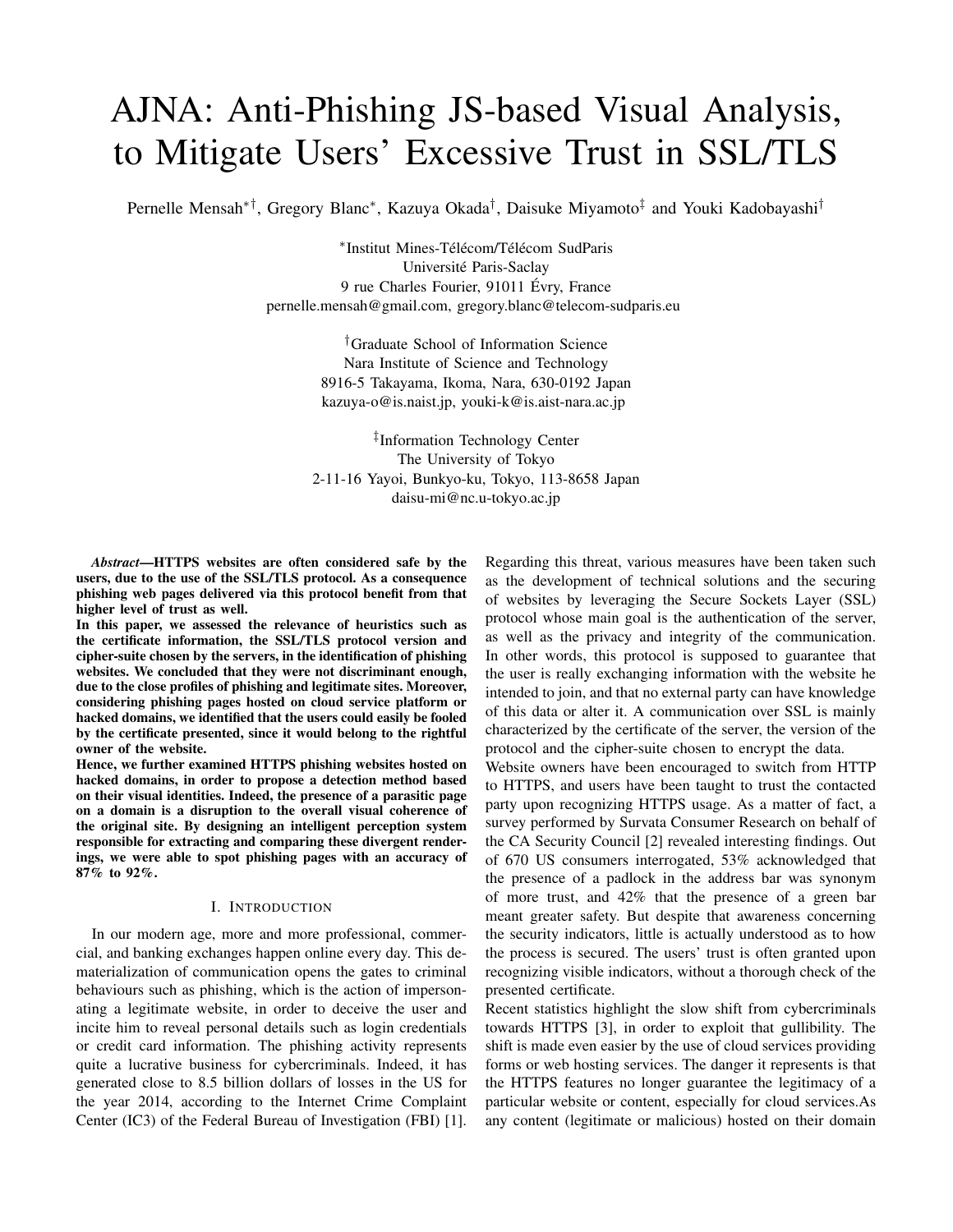would borrow their certificate, this configuration is exploited by phishersin order to benefit from a valid (possibly an Extended Validation [4]) certificate for a reasonable fee (the hosting fee) without the hassle of going through certificate issuance procedures. The original purpose of our research was to determine to what extent parameters pertaining to the use of the HTTPS protocol are exploitable in the detection of fraudulent websites. Then, gaining advantage from these results, develop a system to protect users from phishing.

While we analysed both legitimate and phishing websites from the assumption that phishing websites are more likely to present suspicious SSL/TLS features, compared to legitimate ones, we concluded that those heuristics were not discriminant enough, due to the close profiles of phishing and legitimate sites. We then surveyed phishing websites abusing the users' excessive trust in SSL/TLS and we specifically considered the case of phishing websites hosted on hacked domains. To counter such websites, we designed a detection method based on their visual identity. Using this method, we were able to obtain an accuracy of 87% to 92% in the detection of this type of websites.

The rest of this paper is organized as follows: in Sect. II, we describe our evaluation of HTTPS phishing heuristics as well as the results obtained and the insight we gained from analysing HTTPS phishing websites. In Sect. III, we describe the method we implemented to detect HTTPS phishing websites hosted on hacked domains. Several related works on HTTP phishing detection methods are reviewed in Sect. IV and limitations associated with our detection method are discussed in Sect. V, before concluding in Sect. VI.

## II. MOTIVATION

As illustrated by the statistics introduced in the introduction, the presence of the SSL/TLS protocol represents a guarantee of security for a large amount of users. Various research works have considered the evaluation of the effective level of trust to grant to that technology. For example, Brubaker et al. [5] introduced a methodology to perform a largescale evaluation of certificate validation logic in SSL/TLS libraries by leveraging random alterations made to real-world certificates.These crafted certificates allowed to evaluate rarely tested specifications, hence uncovering various security vulnerabilities in SSL/TLS and web browsers implementations. Levillain et al. [6] retrieved SSL/TLS data relative to HTTPS servers reachable between July 2010 and July 2011. An evaluation of the quality of SSL/TLS answers revealed some compliances issues with the standards, as well as the inaptitude of some servers to support some ciphersuites or latest protocols versions. In [7], Pukkawanna et al. assumed that a weak protocol version or algorithm is source of concerns, due to security flaws. A communication based on these parameters is thus deemed more insecure than one initiated with stronger protocol versions or encryption algorithms. Hence, an evaluation of the cipher-suites and protocol versions based on known vulnerabilities allowed to classify the servers as being secure, risky or insecure. That score, combined with the one obtained by an evaluation of the certificate provided the total score of the server, and allowed to classify approximately half of the servers as presenting security concerns.

The results of these studies are evidence that the notion of trusted servers should be considered with caution by the users, since it depends greatly on the care given to the implementation details of the platform and the scope of vulnerabilities discovered at the time. The works described previously considered the SSL/TLS ecosystem from a global standpoint. No distinction was made between servers hosting legitimate websites and servers hosting phishing ones. As a consequence, the behaviours of these two classes of sites could not be inferred from the results obtained. It could however prove to be a useful information for the detection of deceitful websites, since, as we discussed in the introduction, attackers are shifting towards HTTPS. We thus oriented ourselves towards the particular issue of HTTPS phishing with the aim to uncover discriminating SSL/TLS characteristics between phishing and legitimate pages and examined whether or not SSL/TLS features generate exploitable results in the detection of web-fraud.

#### *A. Reminder: SSL/TLS operation*

The following steps are performed during a SSL/TLS handshake:

- First, the security parameters to be used for the secure channel between the Client and the Server are negotiated via a Client Hello and a Server Hello message: the Server chooses among the supported parameters sent by the Client (cipher-suites, protocol versions, compression methods) those deemed acceptable
- Then, the Server sends its certificate to the Client for validation, using a Server Certificate message
- After this step, a Client Key Exchange is sent from the Client to the Server, containing the pre-master key generated by the Client. That key is used to generate the symmetric key allowing to encrypt the data
- The CipherSpec Exchange and Finished messages are finally sent by both parties to notify that the next messages will be encrypted.

From the point of view of the Client, the information obtained, and thus the features on which we base our assessment are the cipher-suites proposed by the Server, the versions of the SSL and TLS protocols in use, as well as the compression methods, and the Server certificate information.

# *B. A taxonomy of HTTPS phishing websites*

In order to validate the discriminating effect of SSL/TLS handshake information to the detection of HTTPS phishing pages, we surveyed the usage of SSL/TLS features in several datasets of HTTPS webpages as described in Sect. ??. To that end, our team began by building a taxonomy of HTTPS phishing webpages based on their hosting method as hinted by Pajares [3]. Two categories emerged: websites hosted on their own domains and websites taking advantage of thirdparties (cloud services, hacked domains, shared SSL domains),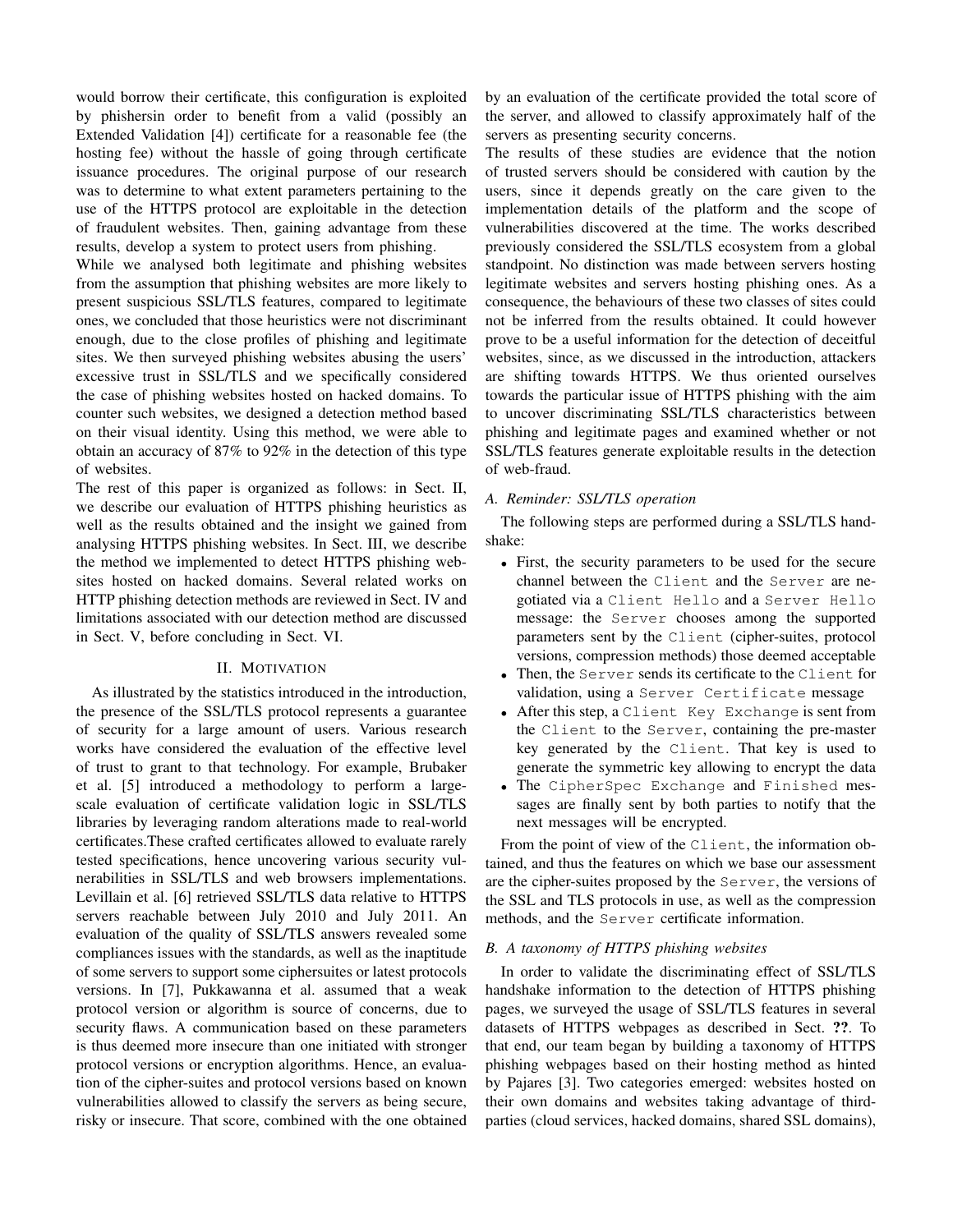

Fig. 1. Taxonomy of HTTPS phishing sites.

in order to give access to their contents.These two categories were further refined as illustrated in Fig. 1. Phishing websites hosted on their own domain have been identified using the following indicators:

- The reported phishing URL is a domain with no subfolder
- The domain name looks clearly incriminating (similarity with legitimate ones, presence of security-related keywords, well-crafted sub-domains)
- No other uses for the domain were found in search engines or archive.org

In that case, the SSL/TLS certificate presented is provided by the attacker, incurring further financial cost.

Parasitic sites are described as being hosted on a domain that does not belong to the phisher: a shared SSL domain, a cloud services platform or a hacked domain. That domain is most of the time shared with other legitimate users: all of them will present the certificate of the owner of the platform. Such method is usually less costly to the attackers, except for the one that requires pre-emptive compromise of an existing domain (*hacked domain*).

## *C. Analysis*

Our original assumption was that malicious websites are less likely to present properly-filled certificates. But, for parasitic HTTPS phishing webpages, the information presented is not manipulated by malicious parties and is directly provided by the administrators of the hosting platform. Thus, it cannot be directly used to gain knowledge regarding the status of a webpage hosted on these services, even when qualified as *insecure* by the analysis module presented below.

In order to analyze the relation between the abovementioned categories of HTTPS phishing webpages and their usage of SSL/TLS mechanisms, we collected several certificates and SSL/TLS information (protocol versions, cipher-

suites) from known legitimate websites and known malicious websites. The provenance of the collected information helped us classify them among the different categories defined in our taxonomy. Finally, we leveraged the assessment of SSL/TLS servers previously performed by Pukkawanna et al. [7] as it is concerned with the security of such servers.

*1) Datasets:* We collected the following datasets:

- 1,213 legitimate certificates retrieved by connecting to Alexa Top 3,000 websites [8]: Legit\_cert
- 1,170 phishing certificates retrieved by connecting to websites identified in Phishtank database [9]: Phish\_cert
- SSL/TLS protocol and cipher-suite information of 103 online phishing websites: Phish\_SSL
- SSL/TLS protocol and cipher-suite information of 102 online legitimate websites randomly selected among Alexa Top 3000 websites: Legit\_SSL

The last two datasets have been obtained using the backward compatible Firefox configuration to contact the servers [10].

*2) Classification:* When connecting to a website, we extracted informations in the meta tag and searched for keywords indicating the use of a cloud service, such as : "online", "form", "shared", "storage", "cloud", ... On the other hand, we matched the Common Name (CN) in the retrieved certificate against a known list of shared certificates CNs, and identified the use of wildcard certificates. These steps allowed us to single out websites presenting shared certificates, the others being considered as presenting their own certificates.

*3) Security assessment:* Pukkawanna et al. [7] introduced two scores to assess a server according to the following criteria:

- the first group of criteria, relative to the information contained in the certificate, i.e., the presence of suspicious entries in the fields (see Table I).
- the second group, relative to the handshake information of an SSL/TLS server, specifically the protocol and cipher-suite chosen by the server. These parameters were classified as being secure, risky or insecure, according to known flaws and vulnerabilities.

According to these criteria, was identified as malicious a certificate with suspicious values ("SomeCity", "SomeState",...) or that lacked one of the following fields:

- Common Name, CN
- Organizational Unit, OU
- Organization, O
- Country, C
- State, S

However, a prior analysis of Legit\_cert dataset showed that even secure certificates do not always include these 5 fields at once. 90% of the dataset is constituted of certificates presenting a subset of 2 or 3 of the previous fields. While Common Name is always provided, along with Organization or Organizational Unit, Country and State fields are most of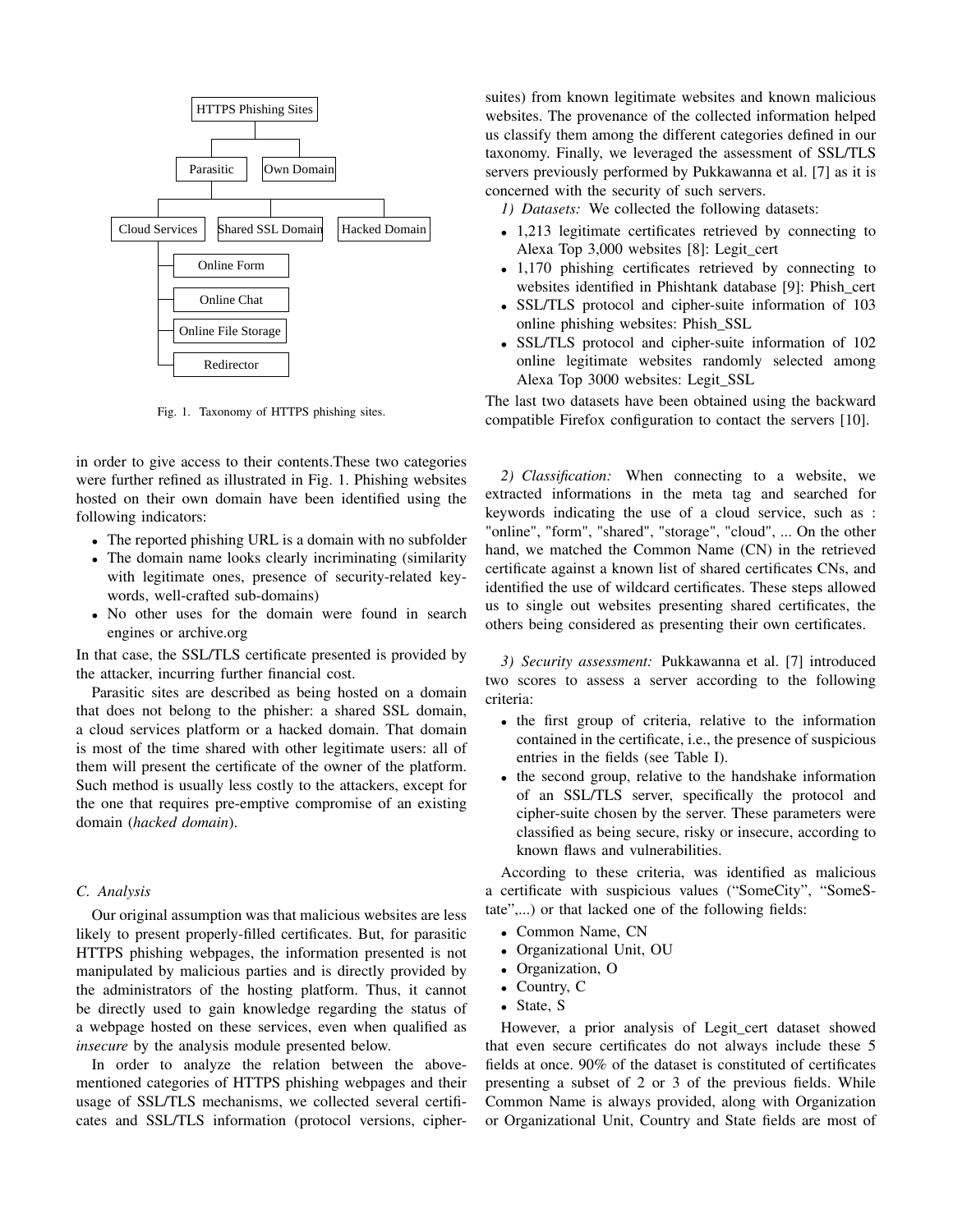| C (Country)                                                       | O (Organization)                                                                                                                                                | OU<br>(Organizational<br>Unit)                                                                                                                                                                              | S (State/province)                                                                      | <b>CN</b> (Common Name)             |
|-------------------------------------------------------------------|-----------------------------------------------------------------------------------------------------------------------------------------------------------------|-------------------------------------------------------------------------------------------------------------------------------------------------------------------------------------------------------------|-----------------------------------------------------------------------------------------|-------------------------------------|
| XY.<br><b>NON-STRING-</b><br>VALUE,<br>single/double<br>quotation | SomeState,<br>Someprovince,<br>SomeOrganization,<br>self-<br>MyCompany,<br>127.0.0.1.<br>signed,<br>any<br>compromised CA<br><sub>or</sub><br>cheap reseller CA | single/double<br>quotation,<br>Single dot,<br>SomeState,<br>Someprovince,<br>SomeOrganizationUnit,<br>Division, section, self-<br>127.0.0.1,<br>signed,<br>any<br>compromised CA<br>or<br>cheap reseller CA | SomeState,<br>Some-<br>SomeState,<br>province,<br>Select<br>Default,<br>one.<br>default | localhost.localdomain,<br>127.0.0.1 |

TABLE I SUSPICIOUS VALUES IN THE CERTIFICATE. [7]

the time left blank. We adapted the script in order to include these use cases, identifying as insecure a certificate presenting suspicious values or less than two of the aforementioned fields. The results of this reviewed implementation are presented in Tab. II.

Besides, we only slightly modified the script provided in [7] in order to include the new cipher-suites we encountered during the collection of Legit\_SSL and Phish\_SSL. We relied on known flaws and vulnerabilities associated with a particular protocol version or cipher-suite to rate the servers. The results obtained after the analysis of Phish\_cert and Legit\_cert, and on Phish\_SSL and Legit\_SSL are presented in Tab. III and Table IV, respectively.

# *D. Results*

From the results in Tab. III obtained via an analysis of Phish\_cert, only 1.90% of phishing websites have been identified as being insecure after evaluating their certificates. Among these insecure certificates, 72.72% are own certificates. In order to be more accurate with the profile of legitimate websites we loosened the rules allowing us to label the certificates, however this fact is an impediment to our ability to detect insecure certificates too. Indeed, phishing and legitimate websites tend to share similar characteristics (presenting only the CN, OU and O fields) and hackers make an effort to present trustworthy values.

As shown in Tab. III and Tab. IV, more *insecure* servers can be encountered among the legitimate ones than among those that host phishing websites; however this last population presents more risky servers. Further investigations showed us that no insecure certificates have been presented by insecure or risky servers. Overall, only approximately 16% of servers (risky + insecure) hosting phishing websites have been identified as risky or insecure, the majority of them being servers presenting their own certificates. On the other hand, 9% of servers hosting legitimate websites have been identified as risky or insecure.

# *E. Discussion*

In [7], servers from the whole IPv4 address space were considered in order to design a way to determine their level of security. However, the maliciousness of the service provided via SSL/TLS was not examined, as that information was not available in the original dataset.

In this work, we filled this gap by labelling the servers: we narrowed the scope to servers hosting legitimate and phishing websites reachable over HTTPS and computed for each of them the level of security of the certificate and of the protocol version and cipher-suite chosen. From this experimentation realised on the SSL/TLS handshake parameters presented by the servers, we conclude that heuristics specifically yielded by HTTPS cannot efficiently discriminate the legitimate websites from the phishing ones. The parameters examined show very little relevance in the detection, due to the close profiles of phishing and legitimate sites. As a consequence, the use of these heuristics will be more likely to generate a large number of false negative results.

On the other hand, by applying the taxonomy described earlier to our phishing dataset, we have also been able to identify the parasitic ones as being the most challenging and likely to evade current detection tools. They are on one hand, websites hosted on cloud services or forms generated by online platforms, and on the other hand, hacked websites used to host phishing web pages. Indeed, in the case of cloud services and online generated forms, the URLs are pre-formatted by the owners of the platforms and can appear suspicious, since they are longer than usual ones: they often contain long hexadecimal strings in order to identify the resource and its owner. Heuristics such as the history , popularity and creation date of the website are less likely to be relevant because they will yield seemingly trustworthy values. Besides, a reliable certificate is also going to be presented. Among our SSL heuristics, that last parameter is the one that is directly accessible and more likely to be the object of an assessment by a fraction of users, as we discussed in our introduction. However, by running our experiment, we have been able to realise that, the certificate might not only be evaluated as being safe (as per our analysis method), but it might also be source of confusion to identify the origin of a particular content presented. Indeed, by analysing the certificate, users might identify a content as originating from the legitimate owner of the platform and fall prey to fraud pages presented.

How is it possible to detect the malicious content in that case? In the following sections, we will focus on the particular issue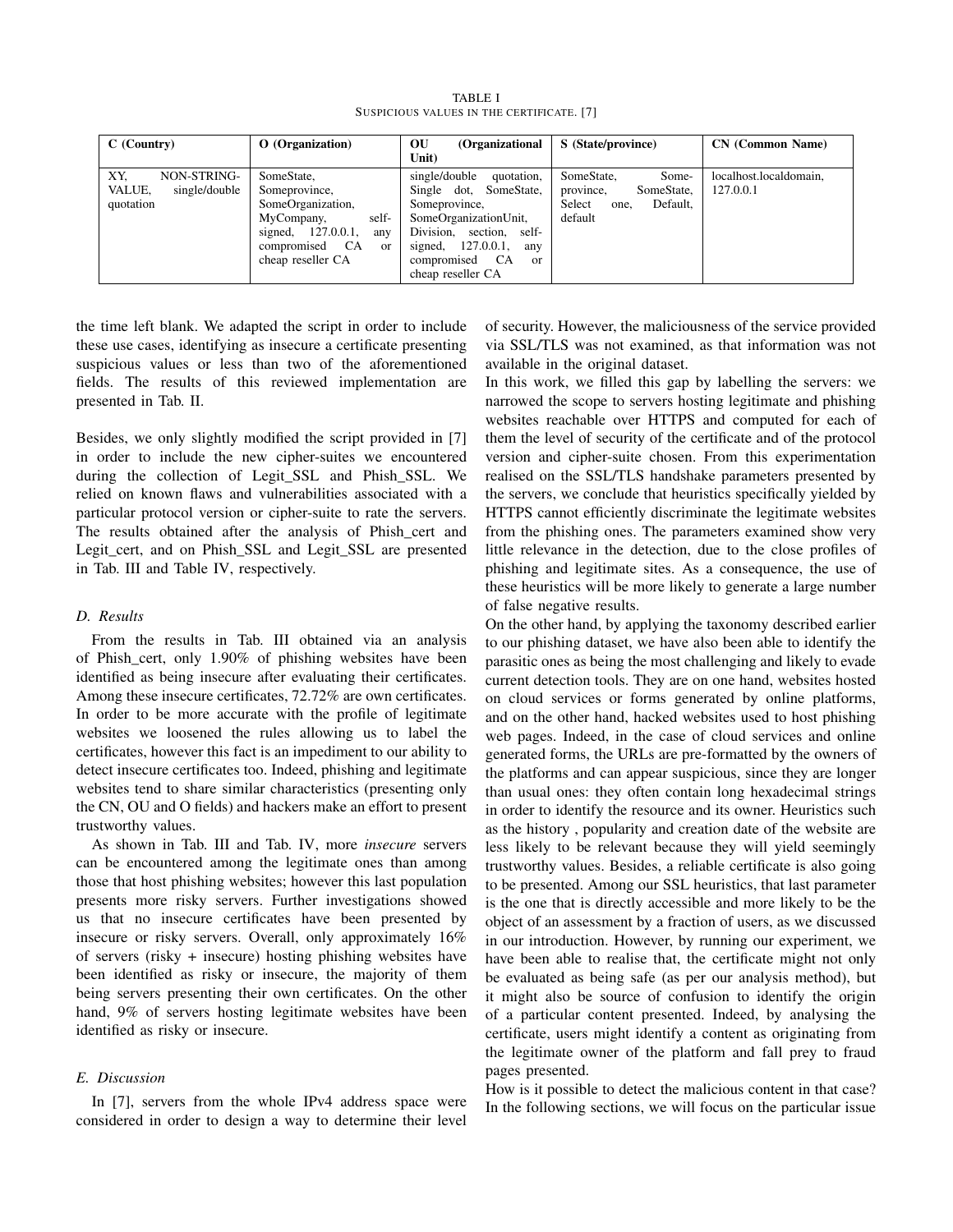TABLE II REPARTITION OF HTTPS PHISHING CERTIFICATES ACCORDING TO THEIR TYPES (TOTAL OF 1,170 CERTIFICATES).

|       | Secure certificates %                                                    | Insecure certificates % |                                      |  |
|-------|--------------------------------------------------------------------------|-------------------------|--------------------------------------|--|
|       | 98.1                                                                     |                         |                                      |  |
|       | Own certificates $\%$   Shared certificates $\%$   Own certificates $\%$ |                         | $\parallel$ Shared certificates $\%$ |  |
| 63.88 | 36 11                                                                    | 72.72                   | 27.28                                |  |

#### TABLE III

REPARTITION OF SERVERS HOSTING HTTPS PHISHING WEBSITES BASED ON THE CHOSEN PROTOCOL AND CIPHER-SUITE (TOTAL OF 103 SERVERS).

| Secure servers %   |                       | Risky servers %    |                       | Insecure servers % |                       |
|--------------------|-----------------------|--------------------|-----------------------|--------------------|-----------------------|
| $83.5\%$           |                       | 12.62 $%$          |                       | 3.88 $%$           |                       |
| Own certificates % | Shared certificates % | Own certificates % | Shared certificates % | Own certificates % | Shared certificates % |
| 51.16              | 48.84                 | 76.92              | 23.08                 | 100                |                       |

#### TABLE IV

REPARTITION OF SERVERS HOSTING LEGITIMATE WEBSITES BASED ON THE CHOSEN PROTOCOL AND CIPHER-SUITE (TOTAL OF 102 SERVERS).

|  | Secure servers $\%$   Risky servers $\%$   Insecure servers $\%$ |
|--|------------------------------------------------------------------|
|  | 8.83                                                             |

of hacked domains hosting phishing pages.

# III. DETECTION OF HACKED DOMAINS HOSTING PHISHING PAGES

#### *A. Assumptions*

The main advice given to a user in order to identify a phishing page is to never trust the look and feel of the content he is presented, but rather rely on different indicators. However, what if that perception could actually be engineered in a different way to help the detection in the case of hacked domains?

Starting from the assumption that every website has its own visual identity allowing a user to distinguish it from another one, the fact of introducing a page impersonating a different website is more likely to disrupt that uniqueness. We were actually able to observe this characteristic among hacked domains present in the Phishtank database. If a user took the time to explore the website, instead of directly trusting the form presented on the page he landed, he could realize that incoherence. This way, by analysing the look and feel he receives not only from the first page presented, but from the global domain, he might be able to correctly identify a deceptive content.

Since it is not realistically possible to expect users to execute that analysis themselves, we aimed to introduce a system based on intelligent perception to automatically perform that behaviour. Thereby, being able to extract and compare the visual identity of the global website and the currently browsed URL gives a way to deem a website as being hacked, if too dissimilar results are obtained.

This approach distinguishes itself from the research performed by Zhang et al. [11], as well as Fu et al. [12] which both used visual analysis. We propose to compare a page to others hosted within the same website in order to get their level of similarity, and this way spot anomalies that could allow us to detect phishing pages mimicking an unknown target.

## *B. Perceptual Image Hashing*

Hashing algorithms are used to convert files into a fixedlength string, representing the fingerprint associated with a particular input file. They refer in general to cryptographic hash algorithms, that allow to associate two files with a slight variation in the content, to hashes that are extremely distinct. However, in our approach, it is essential to carry the information relative to the similarity of the input files in the hash obtained. It is performed by the use of perceptual hashing, a different category of hashing algorithms applied on pictures. Perceptual hashing allows to maintain the correlation that exists between the inputted files by generating similar hashes for similar pictures. It is then possible to assess that level of similarity by the use of a comparison algorithm such as the Hamming distance on the generated hashes. In our system, we opted for the use of dHash [13], a perceptual hashing algorithm that realizes the following steps:

- reduction of the size of the picture
- conversion of the image to a gray scale picture
- computation of the difference between two adjacent pixels
- assignment of the bits based on whether the left pixel is brighter than the right one

Its output is then a hexadecimal string representing the hash of the image.

# *C. Proposed System - AJNA: Anti-phishing JS-based visual analysis*

*1) Overview:* The system introduced in this paper considers the following scenario, described on Fig.2: The request sent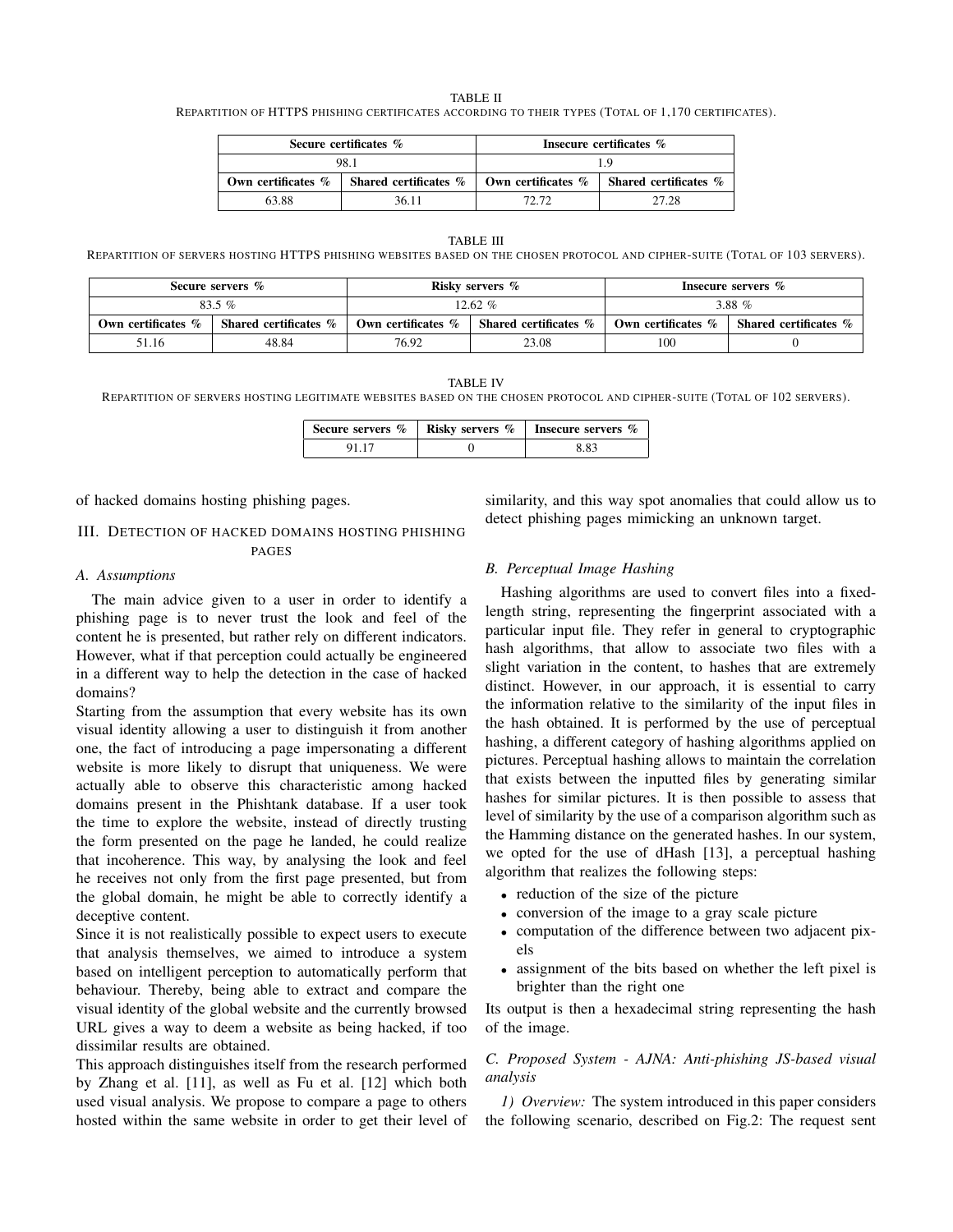

Fig. 2. Overview of the System.

by the user in order to access a website is intercepted by a plugin installed in the user's browser. That plugin retrieves the user's url and sends it to a Node JS server, on which runs our proposed application. That application issues a serie of requests in order to acquire the information needed for the analysis, that is the page currently browsed by the user, as well as two randomly selected pages on the same domain. These objects are then processed by the application in order to extract the features, and compute a result concerning the status of the page to be accessed, result that is sent back to the plugin, that decides wether or not to grant the navigation to the website, based on the received output. A machine learning phase is performed prior to the application analysis, in order to obtain the coefficients needed to compute the output. That output is also added to the machine learning dataset, allowing to enrich it over time.

*2) Workflow: Server-side application:* As presented, a Firefox plugin has been implemented. Its purpose is to send the currently browsed URL to an application running on a NodeJS server, responsible for running the visual analysis during the loading of the page.

Upon reception of the URL, the server-side application retrieves all the links present on the home page of that domain



Fig. 4. Visual Analysis details.

and randomly selects two of them: URL1 and URL2.

These URLs, along with the currently browsed one are then passed to a headless browser (Phantom JS) that takes a snapshot of the three rendered pages. The window is calibrated to get only the top of the pages, where the menu bar is more likely to be localized; the text content of paragraphs and links is hidden before rendering.

For each of the snapshots, a hash is obtained by the use of dHash, the perceptual hashing algorithm we introduced in the previous section.

The computed hashes are compared using the Hamming distance in order to get their level of similarity:

- the Hamming distance between the hash of URL1 and the one of URL2 gives a reference on how dissimilar we can expect two pages on the same website to be :  $H_{ref}$
- the Hamming distance between the hash of URL2 and the hash of the currently browsed URL gives us the divergence between a page of the website and the page we want to assess:  $H_{test}$

The heuristic exploited is the difference between these two hamming distances:  $(H_{test} - H_{ref})$ . The graph on Fig. 3 shows the dispersion of this heuristic, according to the status of the website: phishing or legitimate. Fig. 4 illustrates an implementation of our mechanism.

In our configuration, we converted the image in a 16-bytes hash. An experimentation with lower and higher hash lengths (8, 24, 32) confirmed that value to be a right compromise, by containing enough information while limiting the dispersion.

*Additional heuristics used*: Along with the parameter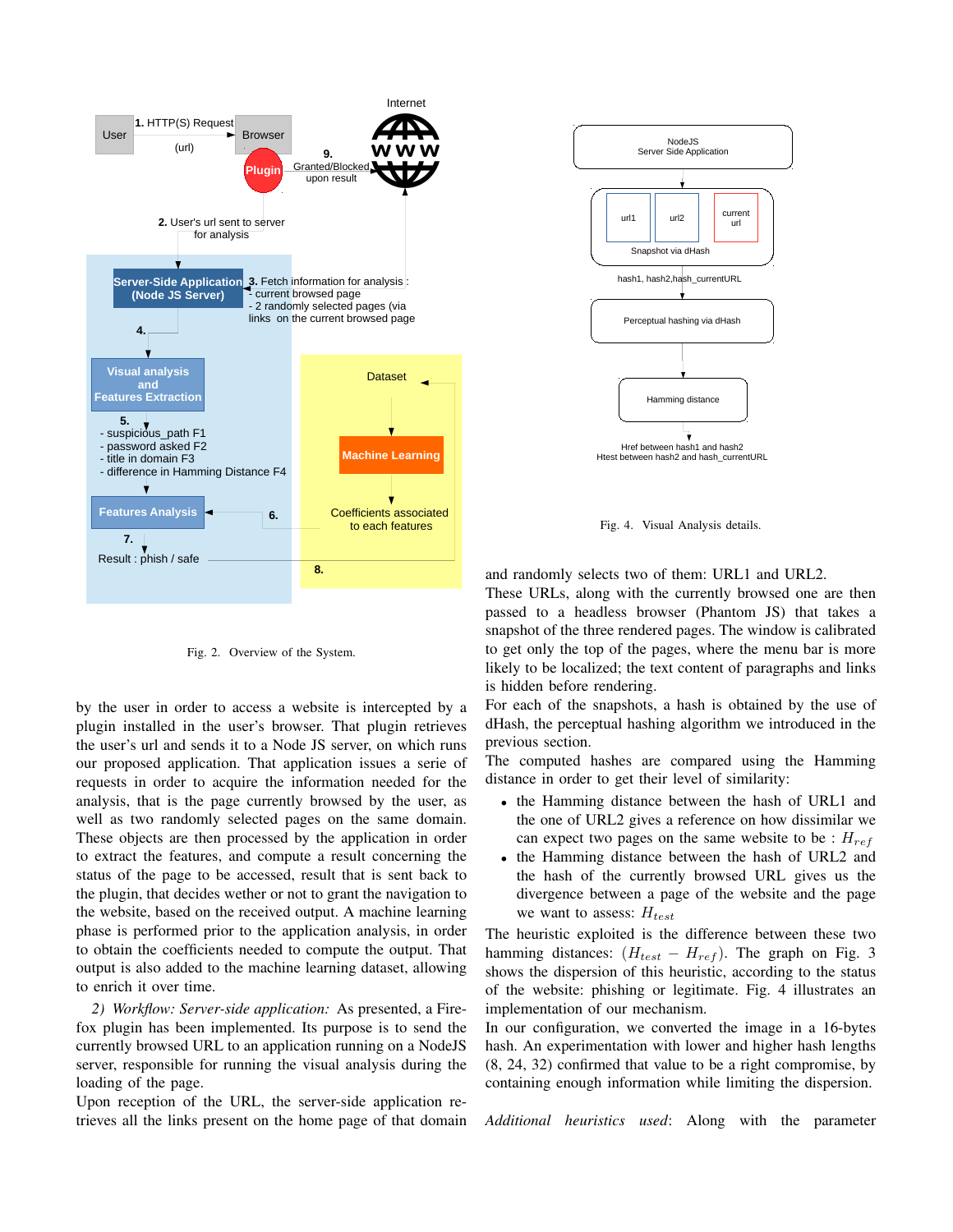Representation of the heuristic H2 - H1



Fig. 3. Representation of the heuristic  $(H_{test} - H_{ref})$ .

TABLE V CLASSES OF WORDS IN PHISHING URLS

| Brands (b)                                                                                                               | Type of doc (tod)                                                                                                                        | Secure process (sp)                                                                                                                                                                                                                                                                                                                      | Display (dis)                                                             | Positive words (pos)                                                                                                                                                      |
|--------------------------------------------------------------------------------------------------------------------------|------------------------------------------------------------------------------------------------------------------------------------------|------------------------------------------------------------------------------------------------------------------------------------------------------------------------------------------------------------------------------------------------------------------------------------------------------------------------------------------|---------------------------------------------------------------------------|---------------------------------------------------------------------------------------------------------------------------------------------------------------------------|
| google, usaa, paypal, drive,<br>live, youtube, onedrive, tor,<br>dropbox, bank, yahoo, apple,<br>itunes, amazon, twitter | form, forms, survey, mail.<br>share, file, online, images<br>cloud, plugins, download,<br>shared, files, documents,<br>sharing, document | login, send , secure, pay, up-<br>date, sid, account, key, ver-<br>ification, sign, security, user<br>analysis, session, unsub-<br>scribe, accounts, confirm,<br>client, sec support, submit,<br>subscribe, protection, pass-<br>word, connect, confirmation,<br>log, updates, billing, pay-<br>ment, verify, safe, upgrade,<br>verifies | web,<br>host,<br>home,<br>view.<br>watch, content, index, web,<br>hosting | important, welcome, insur-<br>ance, promo, awesome, ser-<br>vice, daily, tip, fresh, strong,<br>good, review, hint, best, ben-<br>efit, free, health, interesting,<br>now |

 $(H_{test} - H_{ref})$ , we introduced legacy features used in previous researches, but also new ones discovered during the analysis of our phishing dataset.

The first legacy features used is the presence of forms asking for password or credit card information on the browsed page (feature F1). We automatically identify a page without forms as being safe, and make sure to check not only the HTML source code, but the JavaScript source code as well.

The second legacy feature is a suspicious URL (feature F2). We based our categorization on the presence of an IP address, a suspicious port or character, the number of dots in the domain name, a suspicious redirect or path, as already used in past works. However, we also performed a survey of phishing URLs active between August 2014 and June 2015 that allowed us to obtain five classes of keywords recurrent in this population. The classes are reported on Table IV. On Fig. 5, we can have a better understanding of the distribution of these classes across the retrieved URLs. The different categories have been abbreviated as folows:

- Brand, b
- Type of doc, tod
- Secure process, sp
- Display, dis
- Positive words, pos



Fig. 5. Repartition of keywords in the phishing URLs.

We further examined the URLs in order to grasp how the five classes of words we identified are combined to each other, as illustrated on Fig. 6. We can notice that even if the proportions vary more or less over time, hackers will generally tend to use one or more of these categories in order to better deceive the users. Indeed, we can observe that only slightly under 14% of the URLs examined in both 2014 and 2015 do not have words contained in one of our classes. These classes we extracted will be one of the criterion to label a URL as being suspicious.

Besides, based on our observations, we also add the presence of a different domain in the path of the URL as a suspicion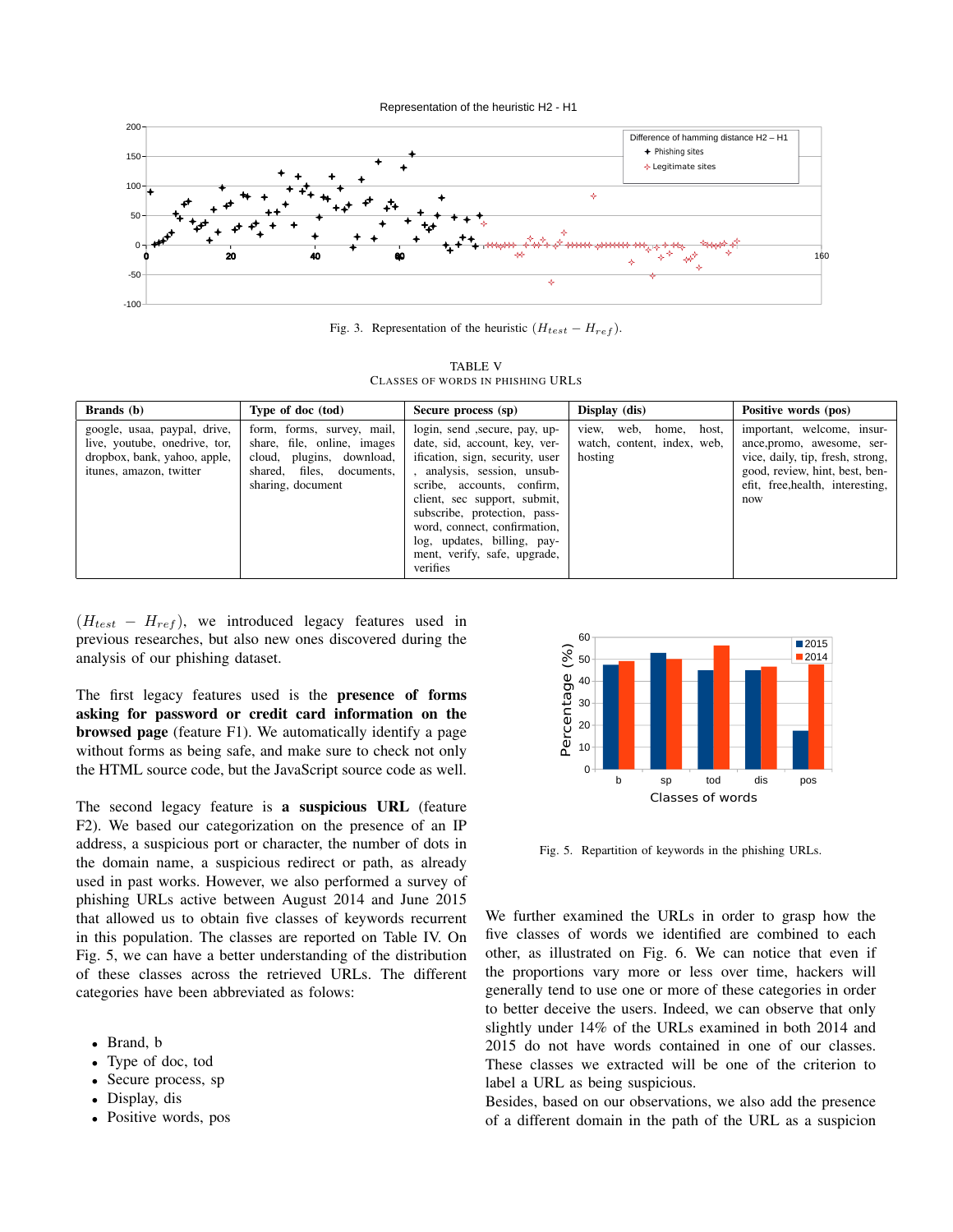

Fig. 6. Relationship between keywords in the phishing URLs.

criterion.

A novel feature derived from our analysis is the presence of a portion of the title tag content in the domain name (feature F3); that parameter is rather empirical. Indeed, we analysed the html source code of legitimate websites, and particularly the content of the title tag (<title></title>), also rendered on the top of the browser. We observed that legitimate websites tend to put their business name in the title tag, alongside various information such as the general purpose of the page or the title of an article presented, generally for Search Engine Optimization (SEO) purposes; besides, the domain name of the legitimate sites is also a reminder of the name of the brand. Consequently, it is possible to find a matching string between the title and the domain name of a legitimate website. On the other hand, phishing sites that often mimic this characteristic to better trick the users, and indicate the name of the targeted brand at this position(title tag), don't exhibit a domain name related to the impersonated brand. Hence, if a common string is not found between the domain name and the title, we are more likely to be on a phishing site.

These 3 features are subsequently fed to our classifier, along with our fourth feature F4 introduced earlier:  $(H_{test} - H_{ref})$ .

# *D. Machine Learning Phase*

We collected the previous heuristics on a set of 140 websites:

- 70 websites gathered via Phishtank database, they represent hacked domains hosting phishing pages
- 70 websites being legitimate pages belonging to the Alexa Top 3000

A fluctuating acquisition time has been observed for each website: from 1 to 10 seconds for 70% of the sample, and up to 20 seconds for the rest. Further investigation allowed to pinpoint the rendering of the web page by the headless browser as being the bottleneck of the system. Indeed, the more extensive the text content is, the more processing time is needed, as it is necessary to discard that content to avoid the inclusion of more divergence in the snapshots. We explored ways to alleviate this shortcoming in Section V.

In order to understand the impact of each feature in the detection, we separated them into three sets:

- the first set, containing F1 and F2, the selected features used in previous works
- in the second set, we introduced our first heuristic F3 in addition to F1 and F2
- in the third set, we used the four heuristics F1, F2, F3 and F4

Facing a classification problem, we fed our dataset to the Support Vector Machine (SVM) algorithm, a simple machine learning classifier. SVM allows to find a decision boundary which separates the space in two regions. The hyperplan found is as far from all the samples as possible.

Our goal here was to train the classifier to discriminate between hacked domains and legitimate websites.

The 10-Fold cross validation method was used in order to evaluate the performance of the classifier: the dataset was randomly splitted into 10 sets, each one containing a training set of 126 websites and a testing set of 14 websites.

We ran this 10-Fold cross validation on each of the 3 sets of features previously introduced, and plotted the Receiver Operating Characteristic (ROC) curve for each of the experiments. The average of the metrics for each experiment can be observed on Table V. From the results in Table V, we can notice the evolution of the metrics, according to the chosen set. The more features we have in the set, better are the results.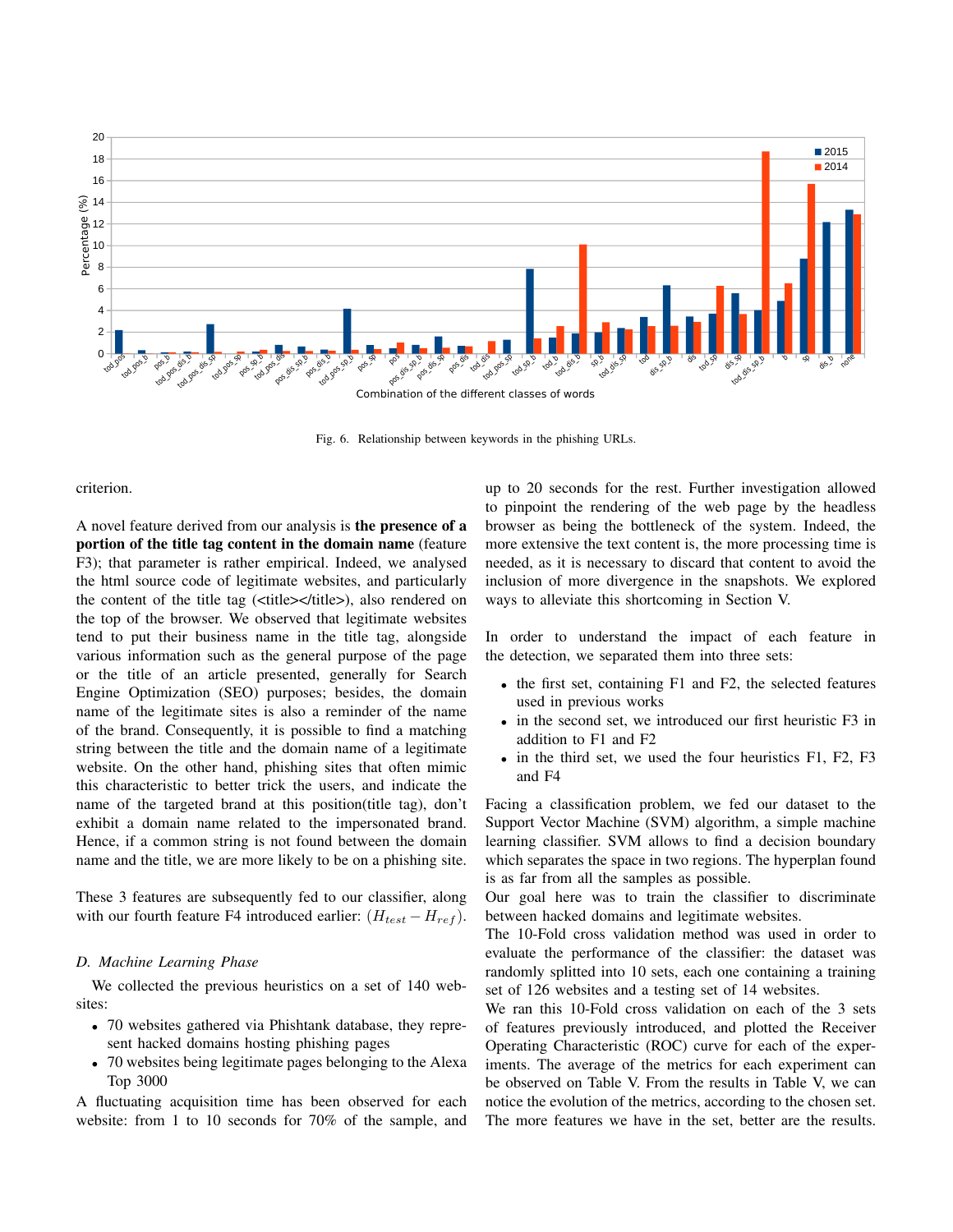TPR TNR | FNR\_score | FPR | Precision | Recall | Error | F1\_score Set 1 | 0.47 | 0.46 | 0.53 | 0.54 | 0.51 | 0.47 | 0.54 | 0.49 Set 2 | 0.54 | 0.58 | 0.46 | 0.42 | 0.71 | 0.54 | 0.44 | 0.62 Set 3 | 0.89 | 0.90 | 0.11 | 0.10 | 0.90 | 0.89 | 0.11 | 0.90



Fig. 7. Representation of the Mean ROC curve for the three sets of features.

F3 and F4, the parameters introduced in this study, allow to have a more accurate classification. Indeed, the best metrics are obtained for the third set, which combine F1, F2, F3 and F4, where the phishing detection accuracy reaches 90%. That is also observable on Fig. 7: we start from a mean Area Under the Curve (AUC) of 0.21 with the first set of features, to reach a mean AUC of 0.4 with the second set. The best perfomances are obtained with the third set of features where the mean AUC is equal to 0.91. We also used the Random Forest Regressor in order to rank each feature according to its impact in the detection. F4 ranked first, followed by F1, F3 and F2.

From this experiment, we can conclude that the new heuristics we introduced allow to discriminate between legitimate sites and hacked domains without having to depend on a database of known targets.

These results seem promising, even if they should be further confirmed with a larger set of examples. We believe the unconventional form of the ROC curves obtained for the set 1 and set 2 can be explained by a number of test samples too low. Indeed, the KFold, being performed on 10% of the dataset (14 samples), some experiment's rounds have a detection rate of 1, while others have a detection rate of 0: that configuration directly affect the average recall and precision represented on Fig.7.

## IV. RELATED WORK

### *A. Phishing detection methods*

The techniques used to combat phishing can be organized in two classes: non technical and technical methods. While the former have the user as principal actor of the detection process and seek to train him, the latter perform an automatic analysis without requiring the user's intervention.

*1) Non technical methods:* They are generally designed with the education of the user in mind; since he is ultimately responsible for revealing or not his credentials on a malicious website.

Non technical methods can take the form of games or educative materials where extensive details are given about how to recognize phishing websites and adopt safe behaviors. An example of educational material is the Phishing Education Landing Page from the Anti Phishing Working Group (APWG) [14]. This initiative is a collaboration between the APWG and corporations that have been targeted by a phishing campaign. The known malicious URL is redirected to a safe page where the user is presented with clues allowing him to recognize malicious websites.

Arachchilage et al. [15] and Hale et al. [16] oriented themselves towards the game approach. They place the user in a fictitious environment where he faces use cases designed to be close to real life ones and has to identify whether a web page is legitimate or not, based on various features; in that process, the aim is to instil the habit to check these parameters before trusting any website.

Non-technical methods generally have the advantage to impact instantly the user by training him and giving him clues on how to assess the legitimacy of a website. Subsequent evaluations show an improvement of the detection rate of phishing websites by the users right after the training.

However, on the downside, the teachings tend to fade away if not regularly repeated.

*2) Technical methods:* They often take the appearance of browser-side anti-phishing methods.

Blacklists approaches leverage services or databases that register known-phishing URLs. For example, browsers such

TABLE VI AVERAGE OF THE METRICS OBSERVED DURING 10-FOLD VALIDATION, ACROSS THE 3 SET OF FEATURES.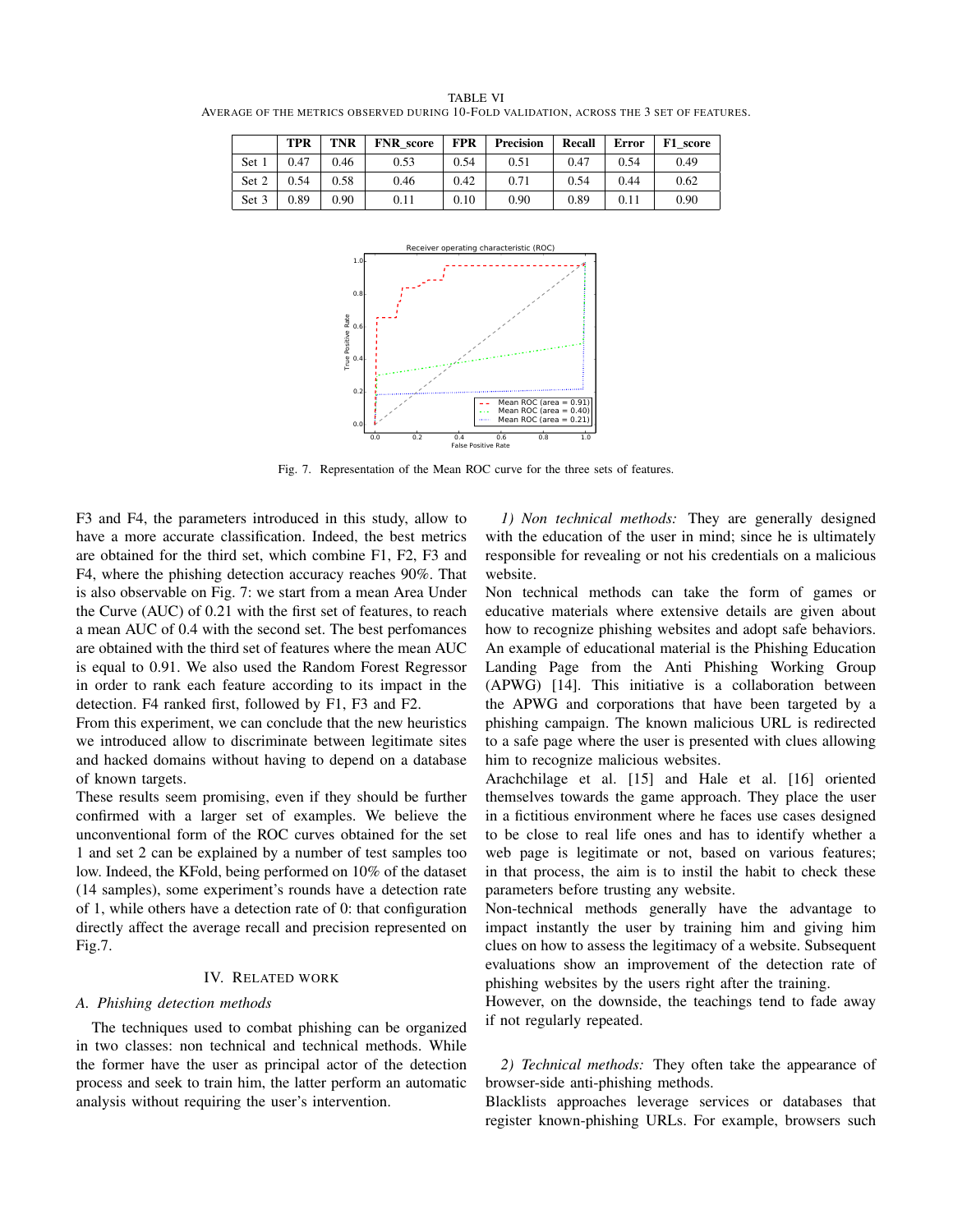as Firefox and Google Chrome offer Google Safe Browsing as a built-in tool [17]. This technology uses blacklists compiled by Google while crawling the web, in order to warn the users when they access phishing websites. The Opera browser on the other hand uses a blacklist compiled with the ones of Phishtank, Netcraft, as well as TRUSTe [18]. In addition to blacklists databases, Netcraft Toolbar, a browser plugin, also provides protection against not yet registered phishing websites by computing a risk rating. That score is based upon the history of phishing sites in the same domain, a suspicious URL or port number, the hosting history of the ISP, the country, or the top-level domain history, regarding phishing websites. They also consider the site popularity among other Netcraft users [19]. On the other hand, whitelists approaches can also be combined to blacklists ones. By referencing a subset of trusted websites that will evade filtering, they allow to reduce the potential number of false positives.

Previous works have been done by Zhang et al. [11], but also by Fu et al. [12], exploiting the visual aspect of a website. Both used the visual similarity, computed via perceptual hashing or the earth movers distance algorithm, to make the distinction between phishing and legitimate websites. They used a set of known phishing templates as reference for the comparison. However, these methods could not detect new impersonated brands as they relied on the use of a database of known targets. Still using visual analysis, Corbetta et al. [20] interested themselves to the detection of fraudulent websites by the identification of counterfeited or misappropriated certification seals displayed on a page. Comparing images displaying potential seals to known seals via the use of perceptual hashing, they have been able to spot misused stamps, and hence deceitful sites.

The advantage of the blacklist approach is that chances are very high that the website registered is indeed a phishing one. However the main issue is its inability to recognize not yet blacklisted sites, thus leaving the user vulnerable to them. Besides, whitelists also represents a double-edge sword. Indeed, a domain compromised or hosting a malicious content (in the case of cloud platforms) after its addition to the list, will escape the detection and still remain trustworthy to the users.

On the other hand, heuristic-based methods present a more dynamic approach as they are able to spot phishing websites that are not yet registered in a blacklist. Several heuristics have been developed based on the URL, the content, the ranking or the DNS features in order to make the distinction between phishing websites and legitimate ones. Ultimately these heuristics can be combined with machine learning algorithms in order to address the polymorphism and versatility of phishing websites.

In [21], Aburrous and Khelifi classified the features into 6 groups: URL and domain identity, security and encryption, JavaScript source code, page style and contents web address bar, and social human factor. These features are then used to extract classification rules by leveraging fuzzy logic and data mining associative classification.

Huh and Kim [22] used the reputation of a website as heuristic. That heuristic is obtained via the use of popular search engines. A comparison between machine learning algorithms is subsequently made in order to determine the one with the best performances.

## V. DISCUSSION

In this work, we have presented the dangers inherent to an excessive trust into the SSL/TLS indicators, i.e., unsuspecting users blindly trusting a webpage when it advertises its use of an SSL/TLS certificate. Security indicators, such as the padlock icon, have been criticized in the past to be difficult to interpret by users as they often lack the knowledge of security indicators [23], and are now more confusing to them since they are also misused by attackers to convey a false sense of security [24]. Mobile users are even more oblivious of their presence when dealing with the reduced screens of their smartphones [25]. Indeed, there is no objection to the increased security brought by using SSL/TLS in HTTP communications, and research works specifically aiming to educate users into recognizing security icons [26] should be encouraged. But even security-savvy users may fall victims to phishing traps if they do not use their discernment when dealing with seemingly secure websites. It was already demonstrated by Pukkawanna et al. [7] that even websites presenting an SSL/TLS certificate could not guarantee the security of their transactions with the end-user.

We then distanced ourselves from these heuristics to propose a detection method able to deal with more evasive phishing pages in that they thrive upon legitimate domains. While we have demonstrated promising results, we have detected limitations with the actual implementation, i.e., the processing time incurred by the visual analysis has turned out to be the major bottleneck. Indeed, for every URL, three pages are fetched and processed to get the status of the website. This first implementation was more of a proof of concept and not oriented towards optimization. But we believe that this delay can be somehow reduced: taking advantage of the asynchronous capability of NodeJS, processing can be parallelized and distributed across a pool of headless browsers. The browsed URL could also first be compared with a database of known targets and if no match is found, the program could step into the processing of the snapshots to be sure that it is not facing an unknown target. On another hand, speeding up the processing time might allow to consider more than one Hamming distance as ground truth and find a better balance to get the visual identity of the website.

Besides, some websites present ads that vary according to the browsed page, or menus whose color adapts according to the addressed topic. These facts cause the generation of dissimilar hashes and thus a suspicious Hamming distance for two pages coming from the same origin. By introducing a list of resources that should not be fetched by the headless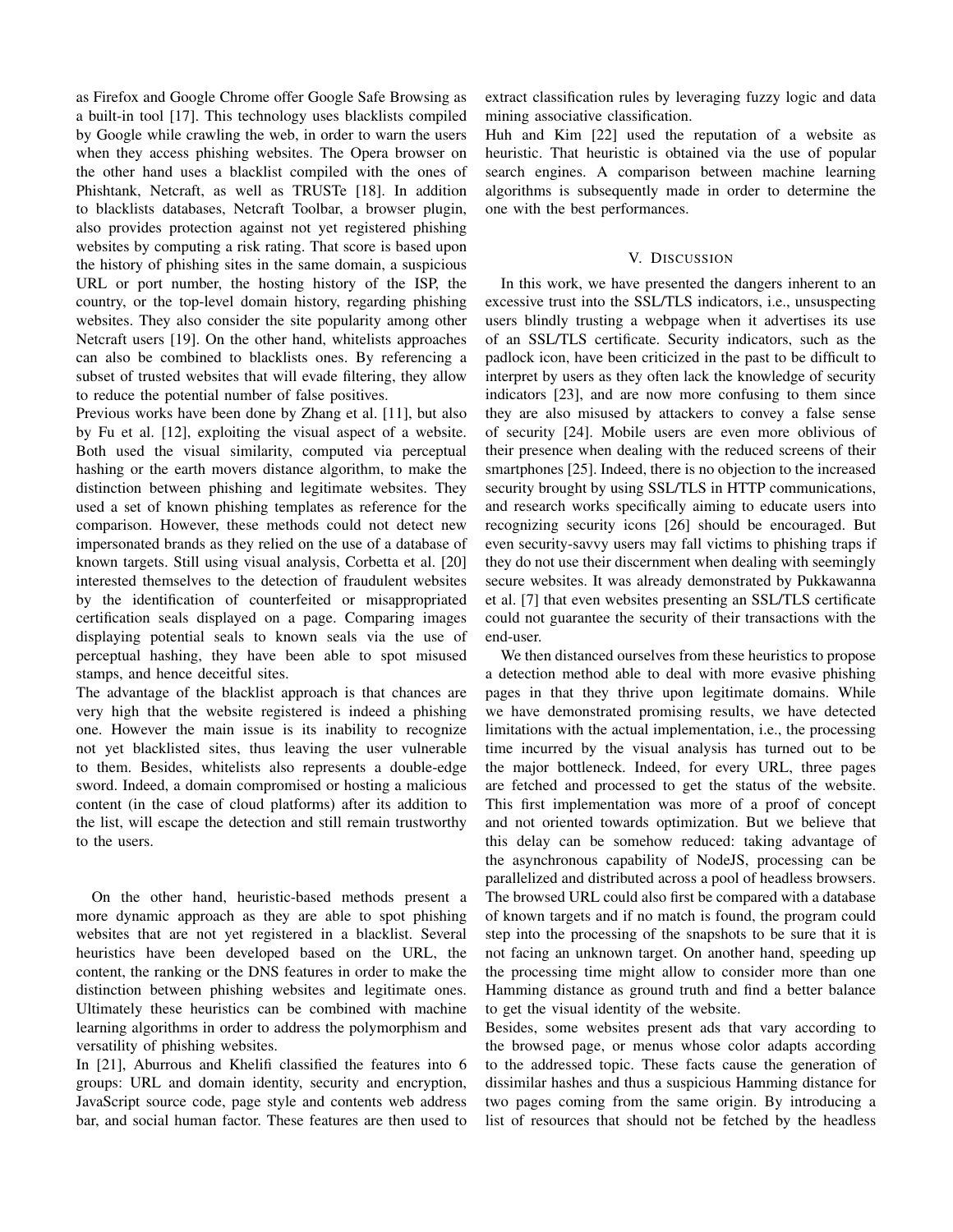browser, it could be possible to prevent the rendering of ads. As for color-themed menus, i.e., webpage menu bars that changed themes according to the page topic, instead of picking two URLs randomly on the landing page, it might be more relevant to classify the URLs in order to select those that appear to be referring to the same topic. This categorization can be achieved by grouping the URLs according to the first element of the path. Indeed, news sites like the one of the BBC, tend to organize articles pertaining to the same topic on different folders: news, sport, culture..., folders whose name will appear as the first element of the path.

Additionally, the visual perception method we have used is only effective in the case of hacked domains, where phishers would host a phishing page of a given brand on a domain they happened to have compromised, of which brand is different from the impersonated one. As no SSL/TLS heuristics are used, this method can be extended to HTTP phishing websites. It can be used in a more global phishing detection/mitigation system where it would specifically tackle phishing pages hosted on hacked domains. As mentioned in Section II-B, we have also identified other types of phishing pages that proved to be impervious to detection, such as pages hosted on cloud services or forms services platforms. A more straightforward approach would analyse the contents form the page in order to identify keywords related to form fields or submission, as well as sensitive information. Indeed, our work limited itself to the parameters presented by the phishing webpage and its URL, but more contextual information could actually be gathered from extending the detection workflow to blacklists and/or email clients from which most phishing emails originate.

The machine learning could benefit from a larger set of samples in order to validate the results. On the other hand, concerning the feature F1 (suspicious path), it would be more relevant to introduce a variable parameter, instead of a binary one. Indeed, in the current implementation, as soon as a suspicious rule is fulfilled, we automatically consider the path as suspicious. A better approach would be to rank the rules and score accordingly.

#### VI. CONCLUSION

In the survey presented in Section II, we evaluated the relevance of some of the heuristics proposed by Pukkawanna et al. [7] in detecting HTTPS phishing and came to the conclusion that solely based on these heuristics, we would not be able to discriminate phishing webpages from legitimate ones, ruling their direct integration into a detection system. Suspicious patterns in fields such as DN, OU and O would result unsuccessful at singling out phishing websites. Our additional survey over keywords has proven complementary to previous survey works on URL-based impersonation [27] where strings as manipulated to *look* like the target ones by means of suppressing a letter, using numbers in place of letters, etc. Combining the approaches would improve detection based on certificate information. By studying certificate information,

cipher-suites and protocol versions chosen by both legitimate and phishing websites, we came to the conclusion that those heuristics were difficult to use to detect malicious pages.

However, among the group of HTTPS websites challenging current detection methods (parasitic ones), we further analyzed hacked websites and designed a detection method. A comparison of the visual identity of the website with the one of the browsed URL, if too dissimilar, allowed to identify compromised domains with a precision reaching 90%, without relying on an existing database.

#### ACKNOWLEDGMENT

This research has been supported by the Strategic International Collaborative R&D Promotion Project of the Ministry of Internal Affairs and Communication, Japan, and by the European Union Seventh Framework Programme (FP7/2007- 2013) under grant agreement No. 608533 (NECOMA). The opinions expressed in this paper are those of the authors and do not necessarily reflect the views of the Ministry of Internal Affairs and Communications, Japan, or of the European Commission.

The authors would like to thank Pawit Pornkitprasan as well as Sirikarn Pukkawanna for providing their research on the taxonomy of HTTPS phishing websites. Our gratitude also goes to Olivier Levillain for his insightful comments.

#### **REFERENCES**

- [1] FBI, "IC3 Annual Report," https://www.fbi.gov/news/news\_blog/2014 ic3-annual-report, 2014, [consulted 2015/09/13, Online].
- [2] CA Security Council, "2015 consumer trust survey casc survey report," https://casecurity.org/wp-content/uploads/2015/04/CASC-Consumer-Survey-Report-2015.pdf, [consulted 2015/09/13, Online].
- [3] P. Pajares, "Phishing Safety: Is HTTPS Enough?" http://blog.trendmicro.com/trendlabs-security-intelligence/phishingsafety-is-https-enough/, [consulted 2015/09/13, Online].
- [4] Global Sign, "What is an Extended Validation Certificate?" https://www.globalsign.com/en/ssl-information-center/what-is-anextended-validation-certificate/, [consulted on 2015/10/30, Online].
- [5] C. Brubaker, S. Jana, B. Ray, S. Khurshid, and V. Shmatikov, "Using Frankencerts for Automated Adversarial Testing of Certificate Validation in SSL/TLS Implementations," 2014.
- [6] O. Levillain, A. Ebalard, B. Morin, and H. Debar, "One Year of SSL Internet Measurement," in *Proceedings of the 28th Annual Computer Security Applications Conference (ACSAC 2012)*, 2012.
- [7] S. Pukkawanna, Y. Kadobayashi, G. Blanc, J. Garcia-Alfaro, and H. Debar, "Classification of SSL Servers based on their SSL Handshake for Automated Security Assessment," in *Proceedings of the 3rd International Workshop on Building Analysis Datasets and Gathering Experience Returns for Security (BADGERS)*, 2014.
- [8] http://aws.amazon.com/alexatopsites/, [consulted 2015/09/13, Online].
- [9] http://phishtank.com/, [consulted 2015/09/13, Online].
- [10] https://wiki.mozilla.org/Security/Server\_Side\_TLS, [consulted 2015/09/13, Online].
- [11] W. Zhang, G. Zhou, and X. Tian, "Detecting Phishing Web Pages Based on Image Perceptual Hashing Technology," *International Journal of Advancements in Computing Technology 4.2*, 2012.
- [12] A. Y. Fu, W. Liu, and X. Deng, "Detecting phishing web pages with visual similarity assessment based on earth mover's distance (EMD)," *Dependable and Secure Computing, IEEE Transactions on 3.4*, pp. 301– 311, 2006.
- [13] N. Krawetz, "Kind of like that," http://www.hackerfactor.com/blog/?/archives/529-Kind-of-Like-That.html, [consulted 2015/09/13, Online].
- [14] Anti Phishing Working Group, http://phisheducation.apwg.org/r/en/index.htm, [consulted 2015/09/13, Online].